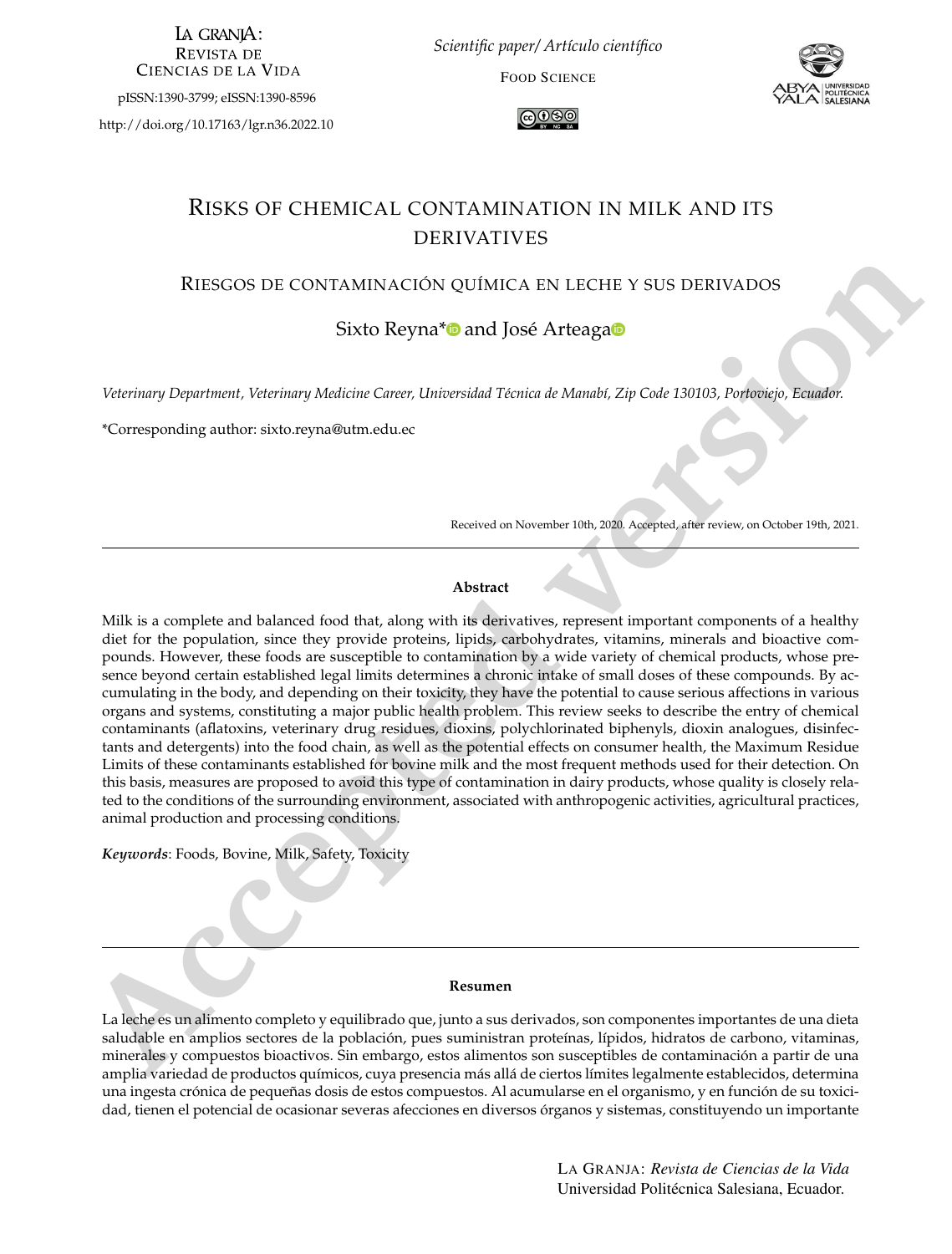problema de salud pública. Esta revisión busca describir el ingreso de contaminantes químicos (aflatoxinas, residuos de fármacos veterinarios, dioxinas, bifenilos policlorados, análogos a las dioxinas, desinfectantes y detergentes) a la cadena alimenticia, así como los potenciales efectos sobre la salud del consumidor, los Límites Máximos de Residuos de estos contaminantes establecidos para la leche bovina y los métodos más frecuentes utilizados para su detección. En base a esto, se plantean medidas tendentes a evitar este tipo de contaminación en productos lácteos, cuya calidad está estrechamente relacionada con las condiciones del medio circundante, que a su vez se asocia con actividades antropogénicas, prácticas agrícolas, de producción animal y condiciones de procesamiento.

*Palabras clave*: Alimentos, Bovino, Leche, Inocuidad, Toxicidad

Puladrus clave: Alimentos, Boyino, Lethe, Inxexidial, Toxicidad<br>
Suggested citat[io](http://doi.org/10.17163/lgr.n36.2022.10)n: Reputs 5 and Artenga, 1 CO22; Risis of Chemical contamination in milk and the derivation<br>
Inc. b. D. Correction Reputs of Clauses of the Suggested citation: Reyna, S. and Arteaga, J. (2022). Risks of chemical contamination in milk and its derivatives. *La Granja: Revista de Ciencias de la Vida.* [Early Access] http://doi.org/10.17163/ [lgr.n36.2022.10.](http://doi.org/10.17163/lgr.n36.2022.10)

Orcid IDs:

Sixto Reyna: <http://orcid.org/0000-0002-3950-9993> José Arteaga: <http://orcid.org/0000-0002-2929-0940>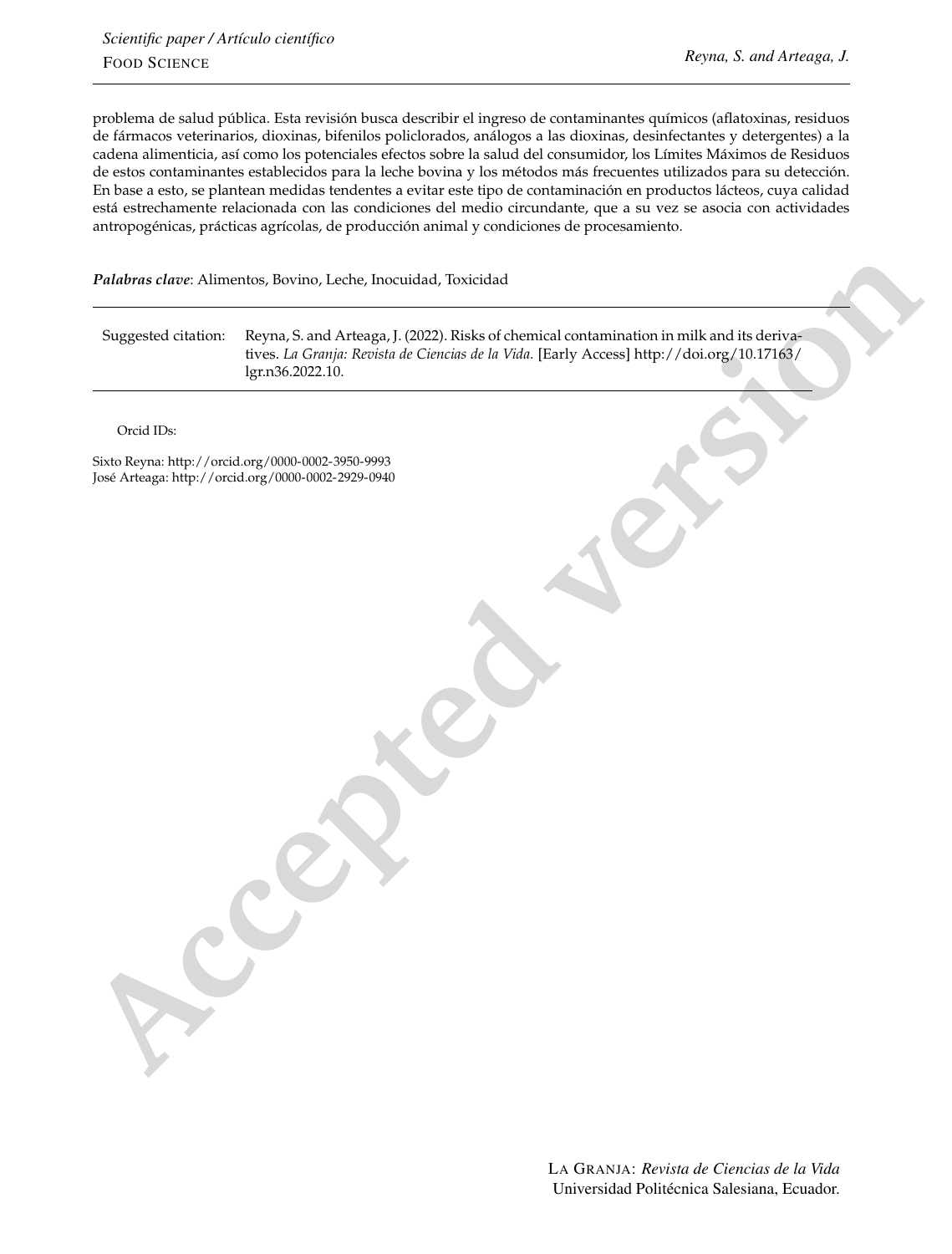## 1 Introduction

Milk is a white liquid secreted by breasts of mammals to feed their offspring [\(RAE,](#page-12-0) [2019\)](#page-12-0). With an estimated production of 522 million metric tons in 2019, bovine milk is the most consumed by the population (85%), although in some regions there is significant consumption of buffalo milk (11%) and other ruminants (3.9%) [\(Kalyankar et al.,](#page-11-0) [2016;](#page-11-0) [STA-](#page-12-1)[TISTA,](#page-12-1) [2020\)](#page-12-1). In all latitudes, dairy products are susceptible to chemical contamination [\(OMS,](#page-11-1) [2018;](#page-11-1) [Di](#page-10-0)[mitrieska et al.,](#page-10-0) [2016\)](#page-10-0), which occurs through soils, agricultural practices, dairy production practices and processing [\(Nguyen and Flint,](#page-11-2) [2020;](#page-11-2) [Priyanka](#page-12-2) [et al.,](#page-12-2) [2017\)](#page-12-2), becoming an important problem for public health due to 1) several of the chemical agents are highly stable, so are incorporated into the food chain even when their use has been banned for decades, 2) are not susceptible to decrease after the application of physical, chemical or biological treatments of milk, contaminating dairy products, 3) the lipophilic nature of several contaminants determines a cumulative effect on the animal organism and its presence in dairy fat 4) chronic exposure to these pollutants has the potential to severely impair the health of the population (Akhtar and Ahad, 2017; Ismail et al., 2019). Therefore, the set of contaminants in milk and its derivatives will be reviewed in relation to their structural characteristics, in aspects such as their entry into the animal organism, the mechanisms by which they exert harmful effects on health after chronic consumption of dairy

products with concentrations of chemical agents at levels above the maximum residue limits (MRLs) allowed in bovine milk, and which are described in this review. Finally, the aim is also to mention the main methods used for its detection and propose strategies to prevent and control chemical contamination of dairy products.

## 2 Chemical contaminants

#### 2.1 Aflatoxins

Aflatoxins (AF) are widely distributed mycotoxins, which after contaminating crops and entering the food chain affect animal health and productivity and food safety in the population by presenting toxic, mutagenic, teratogenic, carcinogenic and immunosuppressive effects (OMS, 2018; Dimitrieska [et al.,](#page-10-0) [2016;](#page-10-0) Ayar et al., 2007).

Although more than twenty types of AF have been reported (Nguyen and Flint, 2020), AFB1, AFB2, AFG1 and AFG2 are the main mycotoxins related to dairy contamination. AFB1 and AFG1 differ structurally from AFB2 and AFG2 with an additional dual link. On the other hand, AFG have a furan ring, while AFB have a lactone ring. Depending on their degree of toxicity and carcinogenicity, the following order is found:  $AFB1 > AFG1 > AFB2 >$ AFG2, whose structures are shown in Figure 1 [\(AE-](#page-9-2)COSAN, [2015\)](#page-9-2).



Figure 1. Molecular structure of B and G aflatoxins [\(AECOSAN,](#page-9-2) [2015\)](#page-9-2)

LA GRANJA: *Revista de Ciencias de la Vida* Universidad Politécnica Salesiana, Ecuador. <sup>3</sup>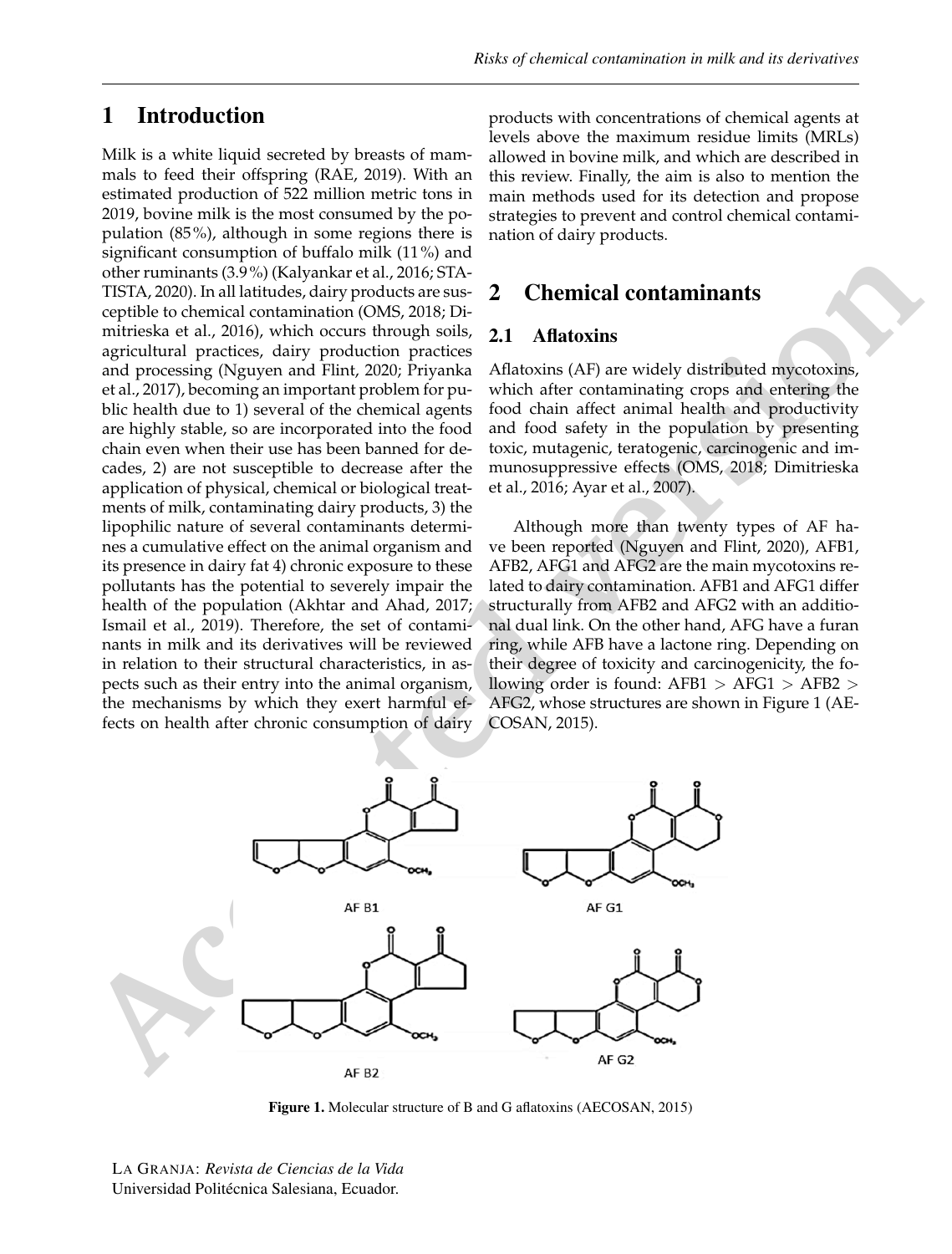Aflatoxin B1 (AFB1) is produced by fungi, particularly *Aspergillus flavus* and *Aspergillus parasiticus* [\(Van der Fels-Kler and Camenzuli,](#page-13-0) [2016;](#page-13-0) [Duarte](#page-10-1) [et al.,](#page-10-1) [2013\)](#page-10-1). *A. flavus* colonizes mainly the aerial parts of the plants, being found in stored foods such as peanuts, corn and cotton seeds. *A. parasiticus* is found mainly in the soil and has a similar distribution to *A. flavus*, but is rarely seen in maize [\(Van Asselt et al.,](#page-13-1) [2016;](#page-13-1) [IARC,](#page-11-4) [2002\)](#page-11-4). Although temperature and humidity are the main factors affecting the presence of AF in food, international transport of agricultural products determines that no region of the planet is free from it [\(IARC,](#page-11-4) [2002\)](#page-11-4).

In the liver tissue of ruminants, AFB1 is metabolized to aflatoxin M1 (AFM1), which is secreted into urine, feces and milk, mainly within 48 hours of contaminated food consumption, reducing to undetectable levels 96 hours later [\(Marchese et al.,](#page-11-5) [2018;](#page-11-5) [Nguyen and Flint,](#page-11-2) [2020\)](#page-11-2). Transfer rates from AFB1 to AFM1 in milk have been estimated from 0.3% to 6.2% [\(Vaz et al.,](#page-13-2) [2020\)](#page-13-2), being maize and other contaminated concentrated foods the main sources of AFM1 in raw milk [\(Fink,](#page-10-2) [2008\)](#page-10-2), which in turn is the main introducer of this aflatoxin in the human diet (Dimitrieska et al., 2016; Duarte et al., 2013; Vaz et al., 2020). AFM1 is hardly affected by pasteurization (Neagu et al., 2009), found in pasteurized milk (Van Asselt et al., 2016), ultra-pasteurized milk (UHT) (Duarte et al., 2013), cheese (Urbán et al., 2009) and yogurt (Rahimirad et al., 2014).

Although a tolerable daily intake (TDI) has not been specified for AFM1, the European Union has established its MRL at 0.05 *µ*g/L for raw milk, pasteurized milk, and milk used in the manufacture of dairy products, and 0.025 *µ*g/L for infant formula and diet foods; whereas in the United States, China and Brazil the MRL for AFM1 in milk is 0.5 *µ*g/L. Although maximum AF levels are regulated in more than 80 countries, there is no international equality (Nguyen and Flint, 2020; Akbar et al., 2019; Vaz et al., 2020; Rahimirad et al., 2014).

Due to the stability, toxicity and MRL allowed for AF, particularly AFM1, their quantification is extremely important. In this sense, enzyme-linked immunosorbent assay (ELISA) is commonly used for screening purposes, while high-performance liquid chromatography (HPLC) with fluorescence detection or mass spectroscopy is frequently used for the identification and quantification of AF in food [\(Vaz et al.,](#page-13-2) [2020;](#page-13-2) [Rahimirad et al.,](#page-12-4) [2014\)](#page-12-4).

Crop rotation, prevention of infestations and grain deterioration, the use of resistant seed varieties, low moisture crops, the promotion of dehydration, proper storage and transport of grains and monitoring of FA in food have been considered to reduce fungal contamination and FA production in food [\(Van Asselt et al.,](#page-13-1) 2016; IARC, 2002). Although it is impossible to completely prevent milk contamination [\(Ayar et al.,](#page-9-1) 2007), limiting dairy cattle access to food with high concentrations of AFB1 helps prevent milk contamination (Dimitrieska et al., 2016; [Ayar et al.,](#page-9-1) 2007). On the other hand, the application of physical, chemical and biological methods as alternatives for reducing the milk content of AFM1 is questionable and poses an additional risk to food safety (Nguyen and Flint, 2020; Rahimirad et al., [2014\)](#page-12-4).

### 2.2 Residues of veterinary drugs

#### **Antibiotics**

**Exhibition of the parti[c](#page-12-4)ic of [t](#page-12-4)h[e](#page-12-3) alternoi[d](#page-13-2) and the most moneta[r](#page-11-2)i[s](#page-12-4)tic to the specifical of the component of the content of the component of the incomponent of the incomponent of the incomponent of the incomponent of the i** Antibiotics have been used as promoters of animal growth and disease prevention and treatment [\(Albright et al.,](#page-9-4) [1961;](#page-9-4) [Sachi et al.,](#page-12-5) [2019\)](#page-12-5). Noncompliance with milk withdrawal times, use of non-prescribed antibiotics, their use as food additives and a limited or non-existent monitoring system, among other factors, determine MRLs higher than legally established antibiotic residue (AR), which represents a serious threat to public health, especially of vulnerable age groups, and contributing to the emergence of microbial resistance [\(Pri](#page-12-2)yanka et al., [2017;](#page-12-2) [Albright et al.,](#page-9-4) [1961;](#page-9-4) [Kurjogi et al.,](#page-11-7) 2019; [Sachi et al.,](#page-12-5) [2019\)](#page-12-5). Screening and confirmatory methods are used for the detection of AR in milk, the former include bacterial growth inhibition assays, receptor binding enzyme assays and immunoassays [\(Navrátilová,](#page-11-8) [2008;](#page-11-8) [Padol et al.,](#page-11-9) [2015\)](#page-11-9), while chromatographic tests are confirmatory, offering greater sensitivity, specificity and quantification of the analyte [\(Priyanka et al.,](#page-12-2) [2017;](#page-12-2) [Sachi et al.,](#page-12-5) 2019).

Measures to reduce the concentration of RA in dairy products have been proposed, such as the education of the dairy farmer, strict compliance with the milk withdrawall time [\(Albright et al.,](#page-9-4)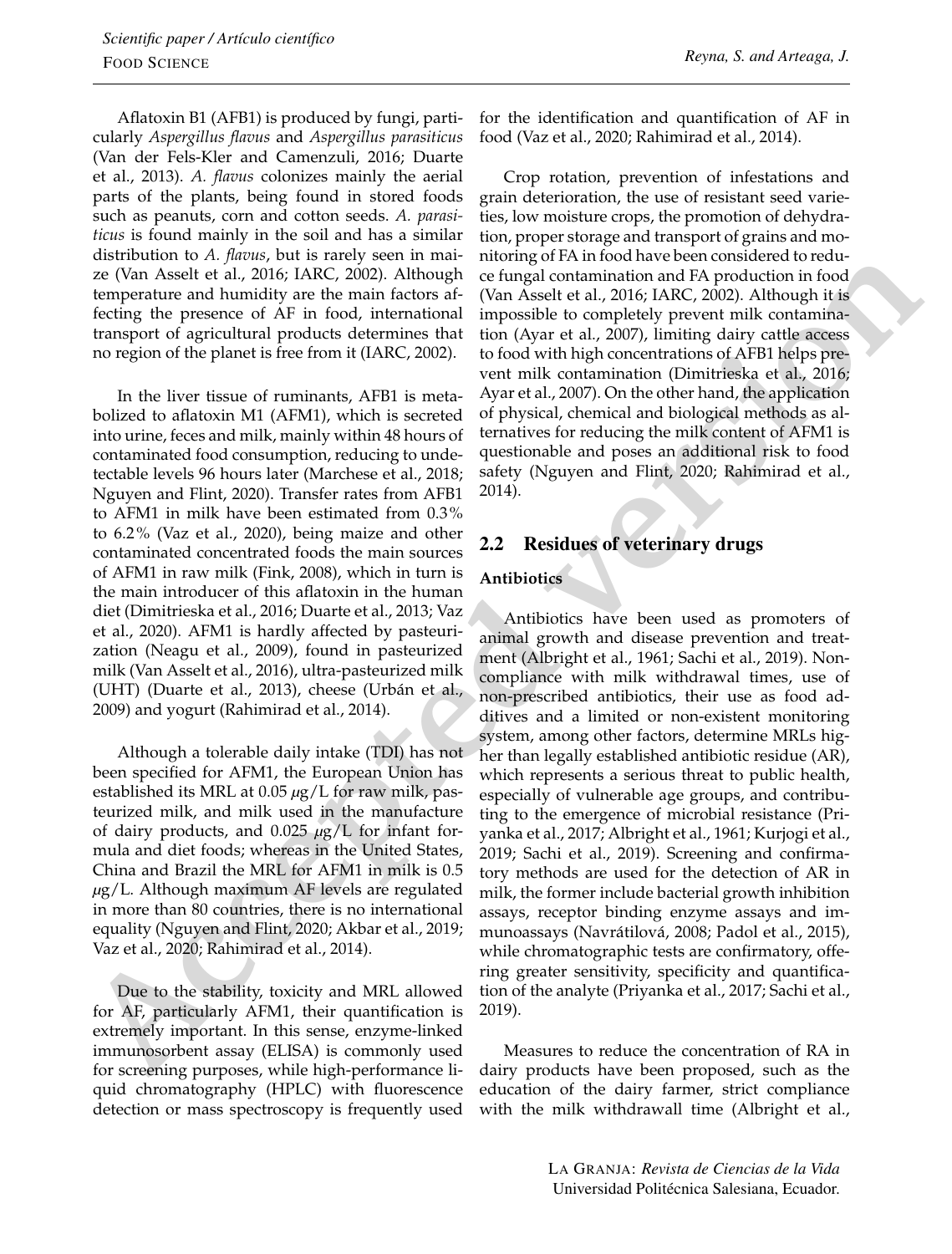[1961\)](#page-9-4), the use of adequate techniques for the detection of AR in dairy [\(Priyanka et al.,](#page-12-2) [2017;](#page-12-2) [Sachi](#page-12-5) [et al.,](#page-12-5) [2019\)](#page-12-5), the suppression of antibiotics as growth promoters, the adoption of management and hygiene practices during milking and processing of milk, and the minimization of the use of antibiotics or their replacement by probiotics, immunomodulators, organic acids and food supplements [\(Priyanka](#page-12-2) [et al.,](#page-12-2) [2017;](#page-12-2) [Sachi et al.,](#page-12-5) [2019;](#page-12-5) [Padol et al.,](#page-11-9) [2015;](#page-11-9) [Yang](#page-13-3) [et al.,](#page-13-3) [2019\)](#page-13-3).

#### **Anthelmintics**

Anthelmintics are used to treat parasitosis of flat worms (tapeworms and trematodes) and round worms (nematodes). Depending on their chemical structure and mode of action, they are mainly classified in benzimidazoles (albendazole, fenbendazole, flubendazole, mebendazole, oxfendazole, thiabendazole, triclabendazole), tetrahydropyrimidines (levamisole, pyrantel, morantel), imidazoles (tetramisol, levamisole) and macrocyclic lactones (abamectin, doramectin, ivermectin, selamectin, moxidectin) [\(Romero-González et al.,](#page-12-6) [2014\)](#page-12-6).

Incorrect use of anthelmintics contributes to their entry into the food chain, with residues observed in milk (Romero-González et al., 2014; Cerqueira et al., 2014). In this food, the concentration of benzimidazoles is not affected by cooking, cold storage (−18 ◦C), baking or microwave action (Tsiboukis et al., 2013), while levamisole residues are stable during fermentation processes and heat treatment of serum, remaining in cheese (Whelan et al., 2010). In contrast to thermal treatment, macrocyclic lactones present in milk are partially degraded, which does not happen when they are present in the cream of milk (Avcı and Filazi, 2020).

In several species, benzimidazoles have been related with carcinogenic, genotoxic, embryotoxic and teratogenic effects (Romero-González et al., 2014; Tsiboukis et al., 2013; Santos et al., 2019), while ivermectin presents mutagenic and teratogenic effects in several mammals, in addition to an ecotoxic effect (Santos et al., 2019; Pérez-Cogollo et al., 2018). Thus, anthelmintic residues in food represent a public health risk (Padol et al., 2015; Romero-González et al., 2014; Avcı and Filazi, 2020). Table 1 shows the permitted MRLs of various anthelmintics and antibiotics in bovine milk. Furthermore, monitoring

veterinary prescriptions, observing withdrawal periods in milk production, following the application of anthelmintics and controlling and monitoring antiparasitic residues contribute to the prevention of their contamination. Chromatographic methods are the most commonly used to identify and confirm the presence of anthelmintics in milk [\(Cerqueira](#page-10-3) [et al.,](#page-10-3) [2014;](#page-10-3) [Santos et al.,](#page-12-8) [2019\)](#page-12-8).

#### **Organochlorine and organophosphate pesticides**

Pesticides are "chemical compounds intended to prevent, destroy, attract, fight or control any pest, including unwanted species of plants or animals during the production, storage, transport and process of food, agricultural products or animal food that can be administered to animals for the control of ectoparasites" (FAO/OMS, 2013).

Depending on their ability to enter the food chain, bioaccumulation and toxicity, organochlorine pesticides (OCPs) and organophosphorus pesticides (OPs) stand out as contaminants in milk and milk derivatives, which, despite their progressive prohibition, still represent a risk to public health.

OCPs or chlorinated hydrocarbons are broadspectrum synthetic chemicals that include ethane derivatives such as dichlorodiphenyltrichloroethane (DDT), cyclodienes, including chlordane, aldrin, dieldrin heptachlor, endrin and toxaphene, and hexachlorocyclohexanes (HCH) as lindane [\(Zaragoza-](#page-13-5)[Bastida et al.,](#page-13-5) [2016\)](#page-13-5).

to [e](#page-12-7)xample an[d](#page-10-3) the start of the start of the start of the start of the start of the start of the start of the start of the start of the start of the start of the start of the start of the start of the start of the start of The main routes of OCP contamination include inadequate management practices, such as the storage of pesticides next to food and fumigation of crops in areas close to dairy farms, causing pesticide deposition in water and food [\(Bedi et al.,](#page-9-6) [2018\)](#page-9-6), transcutaneous transmission, soil fertilization with residual sludge and the use of animal feed from countries where lindane and DDT are still used [\(Ru](#page-12-10)su et al., [2016;](#page-12-10) [Fischer et al.,](#page-10-5) [2016\)](#page-10-5). High environmental stability and liposolubility determine the deposition of OCP in animal tissues especially rich in fat and milk [\(Zaragoza-Bastida et al.,](#page-13-5) [2016;](#page-13-5) [Rusu](#page-12-10) et al., [2016\)](#page-12-10), being considered a persistent organic pollutant (POPs) [\(OMS,](#page-11-10) [2020\)](#page-11-10). The mobilization of adipose tissue to maintain milk secretion, particularly in grazing-based livestock or in case of malnu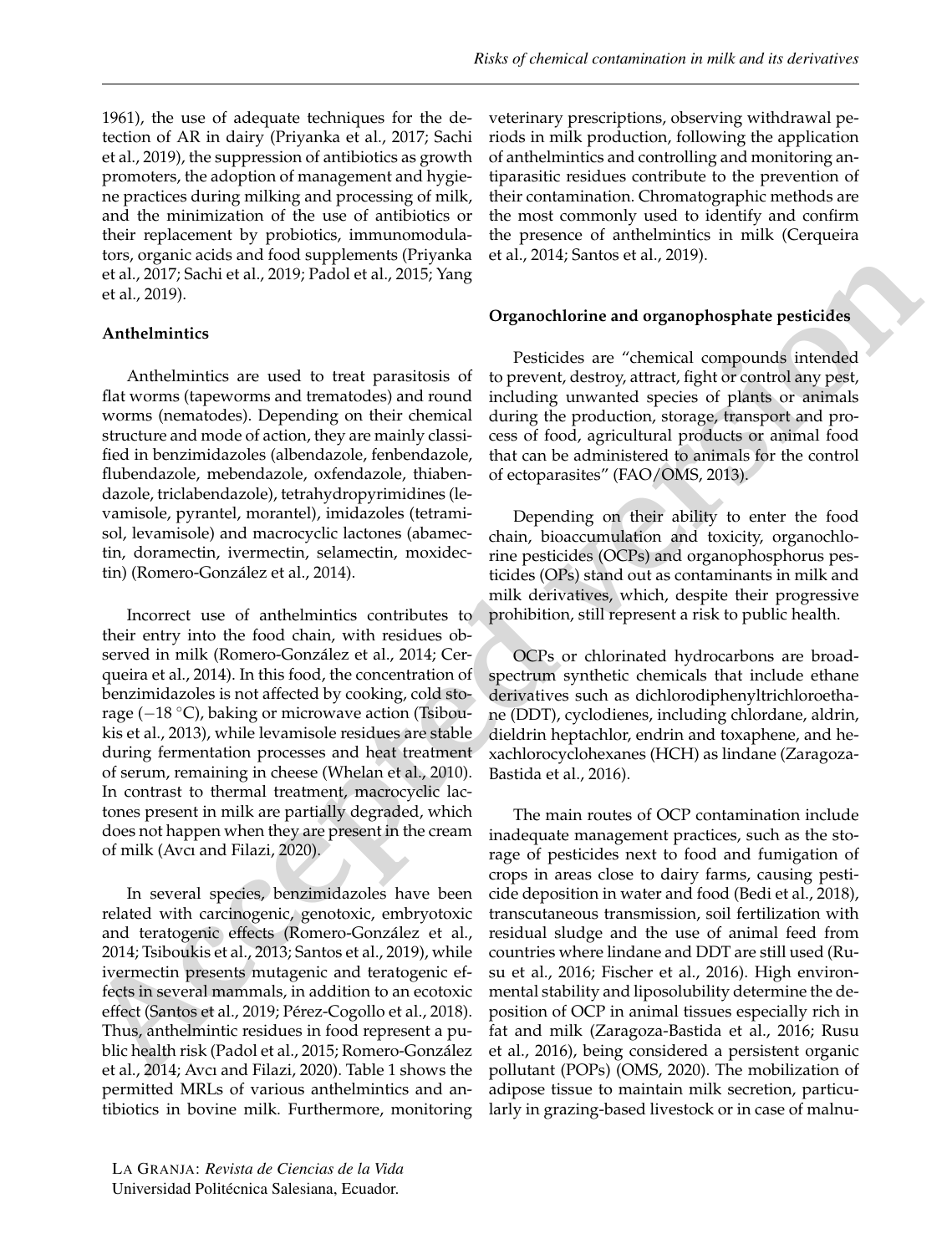trition of livestock, implies that the milk of these animals registers an increase in the concentration of these pesticides [\(Fischer et al.,](#page-10-5) [2016\)](#page-10-5).

|                                                                                                                                                                                                                          | Antimicrobial        | MRLs $(\mu g/I)$                                         |                                                       |  |
|--------------------------------------------------------------------------------------------------------------------------------------------------------------------------------------------------------------------------|----------------------|----------------------------------------------------------|-------------------------------------------------------|--|
|                                                                                                                                                                                                                          | Amoxicillin          | 4                                                        |                                                       |  |
|                                                                                                                                                                                                                          | Benzylpenicillin     | $\overline{4}$                                           |                                                       |  |
|                                                                                                                                                                                                                          | Ceftiofur            | 100                                                      |                                                       |  |
|                                                                                                                                                                                                                          | Chlortetracycline/   |                                                          |                                                       |  |
|                                                                                                                                                                                                                          | oxytetracycline/     | 100                                                      |                                                       |  |
|                                                                                                                                                                                                                          | tetracycline         |                                                          |                                                       |  |
|                                                                                                                                                                                                                          | Dihydrostreptomycin/ | 200                                                      |                                                       |  |
|                                                                                                                                                                                                                          | streptomycin         |                                                          |                                                       |  |
|                                                                                                                                                                                                                          | Spiramycin           | 200                                                      |                                                       |  |
|                                                                                                                                                                                                                          | Gentamicin           | 200                                                      |                                                       |  |
|                                                                                                                                                                                                                          | Monensin             | 2                                                        |                                                       |  |
|                                                                                                                                                                                                                          | Neomycin             | 1500                                                     |                                                       |  |
|                                                                                                                                                                                                                          | Pyrithromycin        | 100                                                      |                                                       |  |
|                                                                                                                                                                                                                          | Sulphylendazole      | 25                                                       |                                                       |  |
|                                                                                                                                                                                                                          | Tylosin              | 100                                                      |                                                       |  |
|                                                                                                                                                                                                                          | <b>Anhelmintics</b>  | MRLs $(\mu g/l)$                                         |                                                       |  |
|                                                                                                                                                                                                                          | Albendazole          | 100                                                      |                                                       |  |
|                                                                                                                                                                                                                          | Doramectin           | $\overline{15}$                                          |                                                       |  |
|                                                                                                                                                                                                                          | Eprinomectin         | 20                                                       |                                                       |  |
|                                                                                                                                                                                                                          | Febantel/            |                                                          |                                                       |  |
|                                                                                                                                                                                                                          | Fenbendazole/        | 100                                                      |                                                       |  |
|                                                                                                                                                                                                                          | Oxfendazole          |                                                          |                                                       |  |
|                                                                                                                                                                                                                          | Ivermectin           | 10                                                       |                                                       |  |
|                                                                                                                                                                                                                          | Thiobedazole         | 100                                                      |                                                       |  |
|                                                                                                                                                                                                                          |                      |                                                          |                                                       |  |
|                                                                                                                                                                                                                          |                      |                                                          |                                                       |  |
| Despite reports of decreasing concentrations of                                                                                                                                                                          |                      |                                                          | (POF) such as dichlorvos, diazinon, dimethoate,       |  |
| OCP and its derivatives in relation to previous stu-<br>chlorpyrifos, malathion and methylparathion have                                                                                                                 |                      |                                                          |                                                       |  |
| dies, probably because these compounds were ban-<br>replaced OCPs with less stability and persistence.                                                                                                                   |                      |                                                          |                                                       |  |
| ned decades ago, OCP contamination is still repor-<br>Thus, they enter the animal organism through con-                                                                                                                  |                      |                                                          |                                                       |  |
| ted in different regions of the world, occasionally<br>taminated food and water, either by inhalation, th-<br>exceeding the MRLs established in raw milk, pas-<br>rough the use of insecticides in pastures, stables and |                      |                                                          |                                                       |  |
|                                                                                                                                                                                                                          |                      |                                                          |                                                       |  |
| humans are exposed to these pollutants mainly th-                                                                                                                                                                        |                      |                                                          | tion of ectoparasites and subsequent violation of the |  |
| rough animal food (Akhtar and Ahad, 2017; Ishaq                                                                                                                                                                          |                      | established withdrawal period of time (Bedi et al.,      |                                                       |  |
| and Nawaz, 2018; Rusu et al., 2016), representing                                                                                                                                                                        |                      |                                                          | 2018; Fischer et al., 2016; Fernández et al., 2010).  |  |
| a threat to public health due to its mutagenic, te-                                                                                                                                                                      |                      |                                                          | The lipophilic nature and its ability to covalently   |  |
| ratogenic and deleterious effects on the endocrine,                                                                                                                                                                      |                      |                                                          | bind to proteins determine the presence of OPS in     |  |
| cardiovascular and respiratory systems. In addi-                                                                                                                                                                         |                      |                                                          | milk and its subsequent incorporation into the food   |  |
| tion, several organochlorine pesticides such as DDT,                                                                                                                                                                     |                      |                                                          | chain, being detected in pasteurized milk, raw milk   |  |
| HCH, and hexachlorobenzene (HCB) are potential                                                                                                                                                                           |                      | and cheese (Salas et al., 2003; Al-Julaifi et al., 2015; |                                                       |  |
| human carcinogens (Rusu et al., 2016).                                                                                                                                                                                   |                      | Pagliuca et al., 2006). OPS have potential effects on    |                                                       |  |

On the other hand, organophosphate pesticides

(POF) such as dichlorvos, diazinon, dimethoate, chlorpyrifos, malathion and methylparathion have replaced OCPs with less stability and persistence. Thus, they enter the animal organism through contaminated food and water, either by inhalation, through the use of insecticides in pastures, stables and dairy factories, or through the skin after the application of ectoparasites and subsequent violation of the established withdrawal period of time [\(Bedi et al.,](#page-9-6) 2018; [Fischer et al.,](#page-10-5) [2016;](#page-10-5) [Fernández et al.,](#page-10-7) [2010\)](#page-10-7). The lipophilic nature and its ability to covalently bind to proteins determine the presence of OPS in milk and its subsequent incorporation into the food chain, being detected in pasteurized milk, raw milk and cheese [\(Salas et al.,](#page-12-11) [2003;](#page-12-11) [Al-Julaifi et al.,](#page-9-7) [2015;](#page-9-7) [Pagliuca et al.,](#page-12-12) [2006\)](#page-12-12). OPS have potential effects on human and animal health, causing excessive stimulation of acetylcholine receptors and thus muscle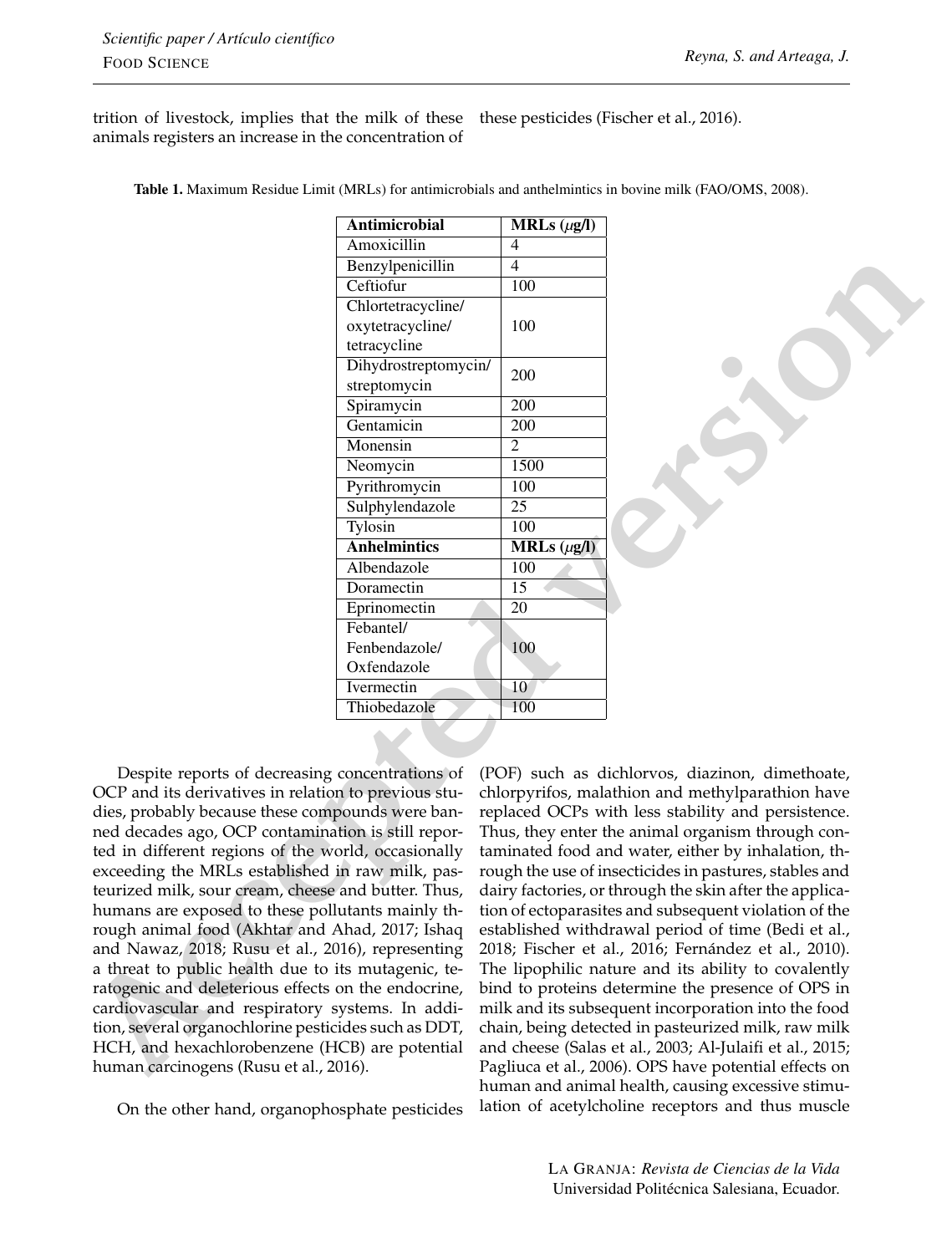weakness or paralysis, excessive secretory activity, and changes in consciousness [\(Bedi et al.,](#page-9-6) [2018;](#page-9-6) [Fer](#page-10-7)[nández et al.,](#page-10-7) [2010\)](#page-10-7). Table 2 shows milk MRLs for various organochlorine and organophosphate pesticides.

It has been proposed that the control of environmental pollution in dairy farms [\(Bedi et al.,](#page-9-6) [2018\)](#page-9-6), the improvement of storage conditions for dairy food, farmer education programs, the control of pesticide, the application of organic agriculture, the implementation of integrated pasture management methods [\(Rusu et al.,](#page-12-10) [2016\)](#page-12-10), the identification of contamination sources, the monitoring of pesticide residues in animal food and dairy products by gas chromatography (GC), liquid chromatography/mass spectrometry (LC/MS), and liquid chromatography coupled to tandem mass spectrometers (LC/MS/MS) [\(Akhtar and Ahad,](#page-9-0) [2017\)](#page-9-0) can help reduce the presence of these pesticides in milk and milk products.

#### 2.3 Heavy metals

These are metallic and metalloid elements with a higher density compared to other metallic elements  $(5 \text{ g/cm}^3 \text{ or an atomic weight between } 63.5\text{-}200.6$ g/mol), are widely distributed in the environment and induce systemic toxicity even at low exposure levels (Ismail et al., 2019; Mahmoudi et al., 2017; Jan et al., 2015). Although iron (Fe), zinc (Zn), nickel (Ni) and copper (Cu) have been considered in this group when found in food products beyond certain

Methods used to detect heavy metals in dairy products include capillary electrophoresis, pulse voltammetry and spectrometric methods. To prevent these elements from entering the food chain, the idea is to reduce their concentrations in the water destined for dairy cows, using adsorbent agents such as smectite, palygorskite and zeolite, as well as food monitoring, the use of safe materials for dairy processing and packaging, periodic analysis of dairy products and monitoring of water used in milk and dairy processing (Mahmoudi et al., 2017). In addition, the supply of cumin (*Cuminum cyminum L.*), white turmeric (*Curcuma zedoaria Rosc.*) and mango ginger (*Curcuma mangga Val.*) in dairy cow food reduces the concentration of lead in milk and increases it in feces, probably by modulating the ru-

limits, the most toxic heavy metals found in food are generally mercury (Hg), arsenic (As), cadmium (Cd) and lead (Pb). According to the 2011 and 1999 editions of the Codex Alimentarius Commission, the maximum permitted level of Pb and Cd in milk has been established at 0.02 *µ*g/ml and 0.01 *µ*g/ml, respectively. The European Union has set the maximum permitted level of As at 0.1 *µ*g/ml, while Indian legislation stipulates 1.0 *µ*g/ml as the maximum permissible limit for mercury in milk and milk products (Ismail et al., 2019).

**Acc[e](#page-11-13)pte[d](#page-11-14) in the start of the start and the start and the start and the start and the start and the start and the start and the start and the start and the start and the start and the start and the start and the start and** Anthropogenic activities such as urbanization, industrialization, irrigation with contaminated water, the application of fertilizers containing heavy metals and non-hygienic conditions in the processing and distribution of milk determine its entry into the body, reported in samples of raw, pasteurized and powdered milk (Ismail et al., 2019; Mah[moudi et al.,](#page-11-12) 2017; Jan et al., 2015). Contamination of milk and milk products with heavy metals is important to public health because they cause diseases, especially in infants and the elderly, who are the main dairy consumers (Ismail et al., 2019; Mah[moudi et al.,](#page-11-12) 2017). Thus, one of the main causes of saturnism is precisely the consumption of leadcontaminated milk, whose absorption rate in children is 40% higher than in adults [\(Ismail et al.,](#page-11-3) [2019;](#page-11-3) Harlia et al., [2018\)](#page-11-14).From a pathophysiological point of view, metals stimulate the generation of reactive oxygen and nitrogen species, generating oxidative stress and impairing the cellular antioxidant system (Jan et al., [2015\)](#page-11-13).

minal microbiota [\(Nurdin et al.,](#page-11-15) [2013\)](#page-11-15). In addition, a lower concentration of heavy metals has been observed in yogurt compared with raw milk, an effect attributed to fermentation processes as a result of bacterial activity [\(Enb et al.,](#page-10-8) [2009\)](#page-10-8).

### 2.4 Dioxins and polychlorinated biphenyls analogue to dioxins (PCB-AD)

These are a group of polychlorinated compounds, almost aromatic planar with similar physical and chemical structures, consisting of 75 polychlorinated dibenzo-p-dioxins (PCDD) and 135 polychlorinated dibenzofurans congeners (PCDF). Out of the dioxins (PCDD/Fs), 17 exhibit toxicological properties, and 12 show 209 polychlorinated biphenyls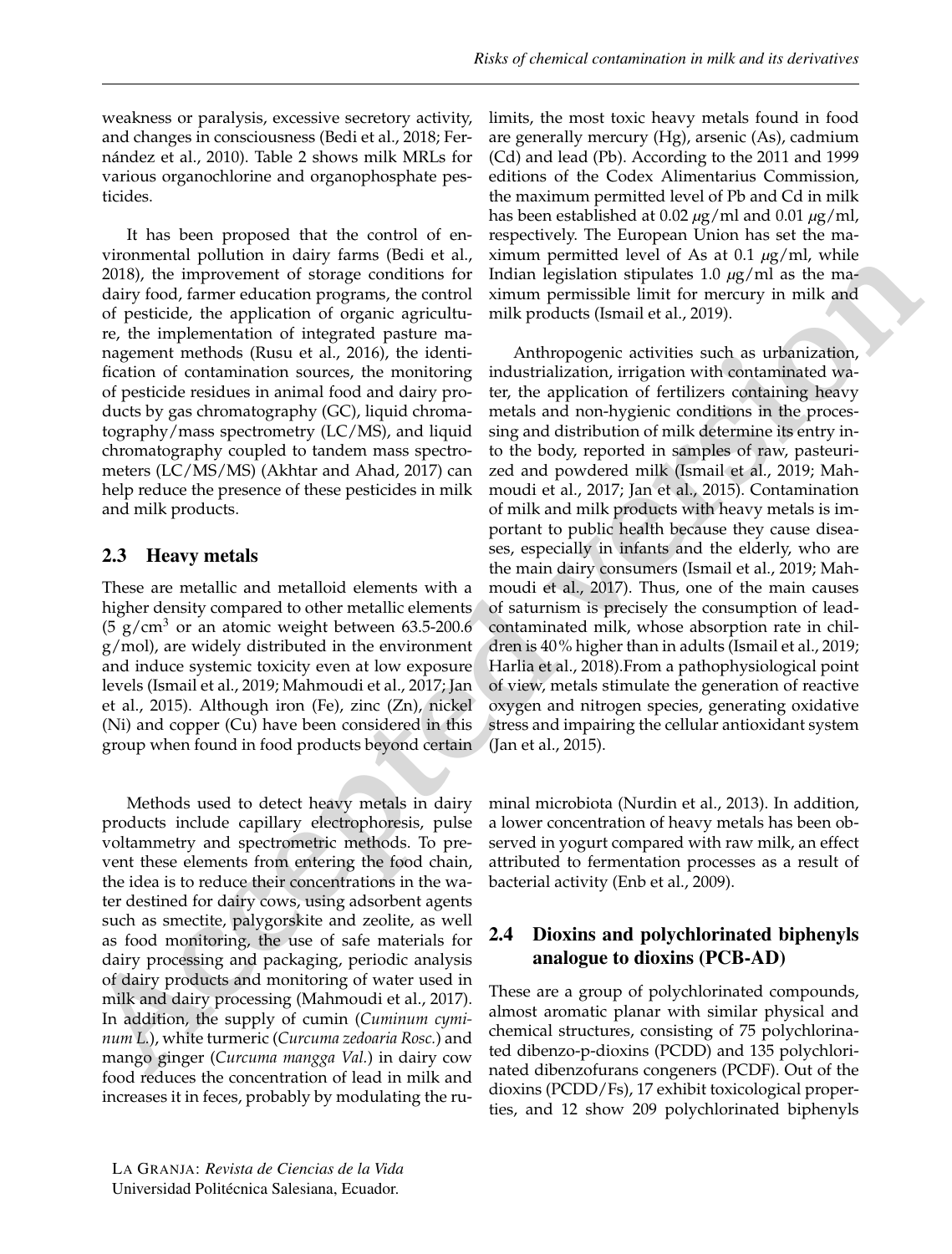| <b>Organochlorines</b> | MRLs $\mu$ g/kg |
|------------------------|-----------------|
| <b>DDT</b>             | 40              |
| <b>DDE</b>             | 40              |
| Dieldrin               | 6               |
| $\gamma$ -HCH          | 1               |
| $\alpha$ - endosulfan  | 100             |
| β-endosulfan           | 100             |
| Endosulfan sulphate    | 100             |
| Organophosphates       | MRLs $\mu$ g/kg |
| Acephate               | 20              |
| Chlorpyrifos           | 10              |
| Chlorpyrifos- methyl   | 10              |
| Diazzinon              | 10              |
| Methamidophos          | 10              |
| Metidation             | 20              |
| Forate                 | 20              |
| Pyrimifos-methyl       | 50              |

Table 2. MRLs for various organochlorines and organophosphates [\(Ishaq and Nawaz,](#page-11-11) [2018;](#page-11-11) [Pagliuca et al.,](#page-12-12) [2006\)](#page-12-12).

(PCBs), and when adopting a dioxin-like planar structure they exhibit toxicological properties similar to dioxins (analogue to dioxin PCB-AD) [\(DO,](#page-10-9) [2011;](#page-10-9) [AECOSAN,](#page-9-8) [2018\)](#page-9-8).

These compounds are characterized by being highly stable in the environment, by their ubiquity, their toxicity and their ability to enter the organism through air, soil or sediments, inhalation, skin absorption and especially by contaminated food (AE-COSAN, 2018; Gallego et al., 2005). In ruminants, the intake of PCDD/Fs and PCB-AD occurs mainly during grazing, by the consumption of contaminated grass and soil particles, as well as by the consumption of silage and fodder subjected to drying processes (Bogdal et al., 2017).

**Acc[e](#page-10-10)p[te](#page-9-8)[d](#page-11-16) version** Once accumulated in the organism, mainly in animal adipose tissue, gestation and lactation will mean the mobilization of these compounds, increasing their concentration in milk which, along with their derivatives, becomes a potential source of dioxins and PCB-AD for the consumer [\(Gallego et al.,](#page-11-16) 2005; [Schulz et al.,](#page-12-13) [2005;](#page-12-13) [Piskorska-Pliszczynska](#page-12-14) et al., 2017). Dioxins have been detected in more than 90% of samples of infant formula, butter, and other dairy products (yogurt, frozen dairy desserts, baked products containing dairy) and various types of cheese [\(CFIA,](#page-10-11) [2019\)](#page-10-11), being a serious threat to public health. PCDD/Fs and PBC-AD have carcinogenic, teratogenic, and mutagenic effects and are associated with dermal and hematic alterations, which act as an endocrine disruptor causing reproductive, immunological, and neurological disorders [\(Gallego et al.,](#page-11-16) [2005\)](#page-11-16).

In order to prevent food intended for milkproducing animals from being contaminated by dioxins and PCB-AD, it has been proposed the identification of agricultural areas with significant presence of these compounds, as well as the identification and monitoring of feed and feed ingredients coming from these areas, the monitoring of the concentration of dioxins and PCB-AD in sewage sludge and compost used in agriculture, and the identification and control of critical feed manufacturing processes (for example, artificial drying by direct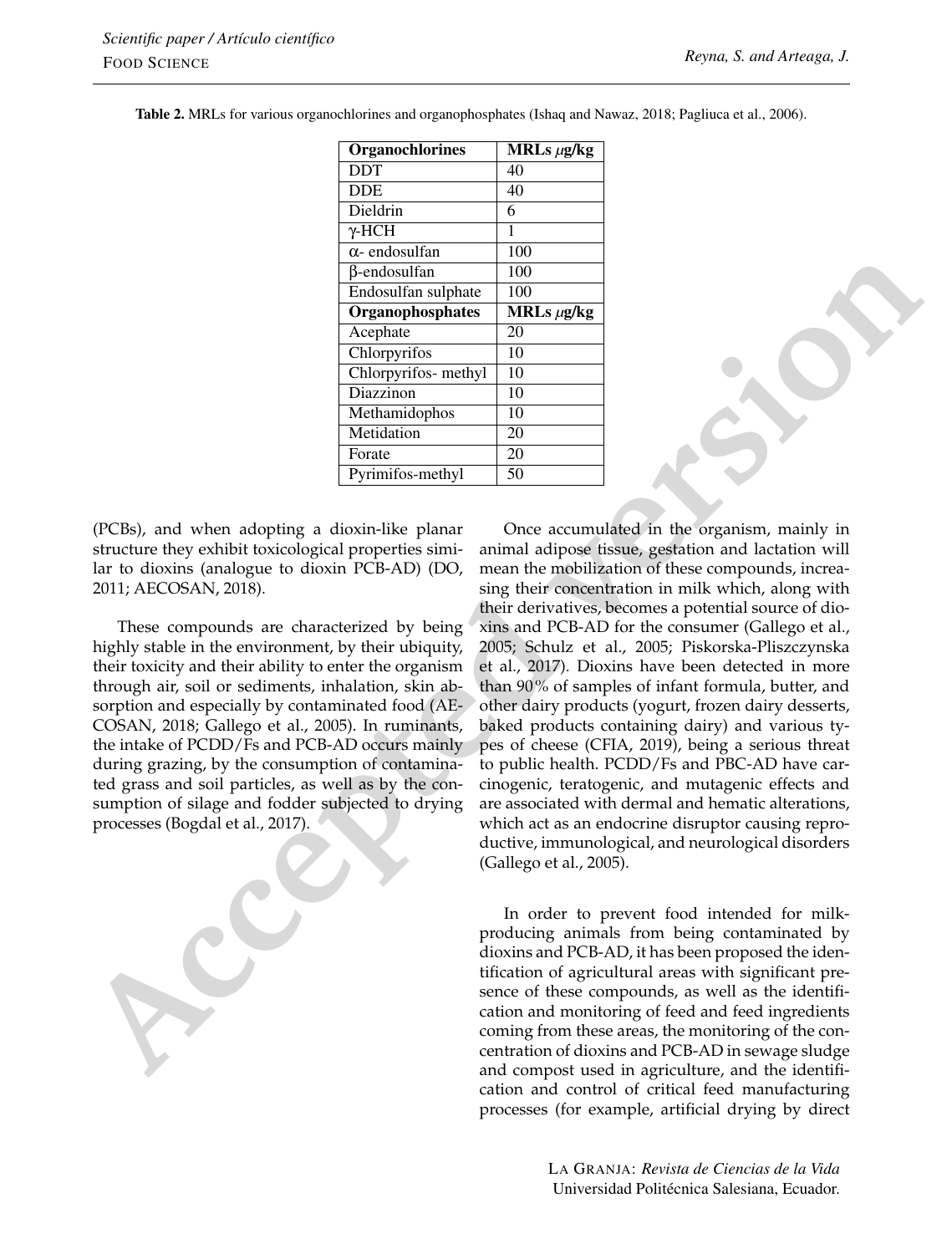heating) [\(FAO/OMS,](#page-10-12) [2018\)](#page-10-12). Ingestion of dioxin and PCB contaminated soil particles can also be prevented by reduciing animal density during grazing and increasing pasture availability. Since dioxins remain in the animal organism for 30 to 60 days before they are excreted through milk, it has been proposed to transfer animals to uncontaminated soil for three months to reduce dioxins in the milk. Since milk contamination with PCB-AD has been reported following the ingestion of painting remains in stables and grazing in areas near industrial centers, these should be considered as potential sources of contamination [\(Gallego et al.,](#page-11-16) [2005;](#page-11-16) [Bogdal et al.,](#page-10-10) [2017;](#page-10-10) [Schulz et al.,](#page-12-13) [2005\)](#page-12-13).

PCDD/Fs and PCB-ADs, along with organochlorine pesticides, are the most common persistent organic pollutants (POPs) [\(OMS,](#page-11-10) [2020\)](#page-11-10), which are released into the environment as a result of various anthropogenic activities and enter the food chain due to their capacity for transport, toxicity and persistence (Figure 2).

Detection of PCDD/Fs and PCB-AD is based on gas chromatography along with highresolution mass spectrometry (GC-HMRS). Gas chromatography-based methods are also used with tandem mass spectrometry (GC-MS/MS). Additionally, bioassay techniques have been developed as high-throughput screening methods (FAO/OMS, 2018).

### 2.5 Disinfectants and Detergents

Cleaning and disinfection are critical steps in primary production and later dairy processing, allowing the removal of milk residues and minimizing the level of bacterial contamination in milking facilities. Detergents including surfactants in their composition and disinfectants are used for this purpose with a wide range of products containing biocides such as chlorine, iodine, quaternary ammonium and chlorine dioxide (Van Asselt et al., 2016; Fis-



**EXERCTS** in the [si](#page-12-15)ngurati[o](#page-10-5)n of the limit singular matrix (singular matrix in the singular matrix (singular matrix in the singular matrix (singular matrix in the singular matrix (singular matrix in the singular matrix and Although chlorine residues in milk degrade rapidly, without presenting a health risk (Fischer [et al.,](#page-10-5) [2016;](#page-10-5) Šalomskienė et al., 2013), chlorine contact with organic matter results in milk containing residues of contaminants that are not intentionally added, such as trichloromethane (TCM) or chloroform [\(Siobhan et al.,](#page-12-16) 2012). Other disinfectants such as chlorine dioxide generate by-products whose intake inhibits the absorption of iodine (Van Asselt [et al.,](#page-13-1) [2016\)](#page-13-1), while quaternary ammonia is stable in milk, negatively affecting the health of consumers and inhibiting milk fermentation and cheese processing (Siobhan et al., 2012). The MRL for disinfectants and detergents in milk and other foods has been estimated at 0.1 mg/kg [\(DO,](#page-10-14) [2014\)](#page-10-14). On the other hand, the high intake of iodine from its residues in milk can lead to disorders in thyroid function, mainly in children [\(Fischer et al.,](#page-10-5) [2016\)](#page-10-5).

Due to the wide variety of disinfecting products, several analytical techniques have been described for their detection in food, including simple colorimetric tests, potentiometer with ion selective electrodes, thin layer chromatography and liquid and gas chromatography. For the quantification and detection of chlorates, perchlorates, and quaternary ammonium in milk and dairy products, chromatography-tandem mass spectrometry is used [\(Fischer et al.,](#page-10-5) [2016\)](#page-10-5).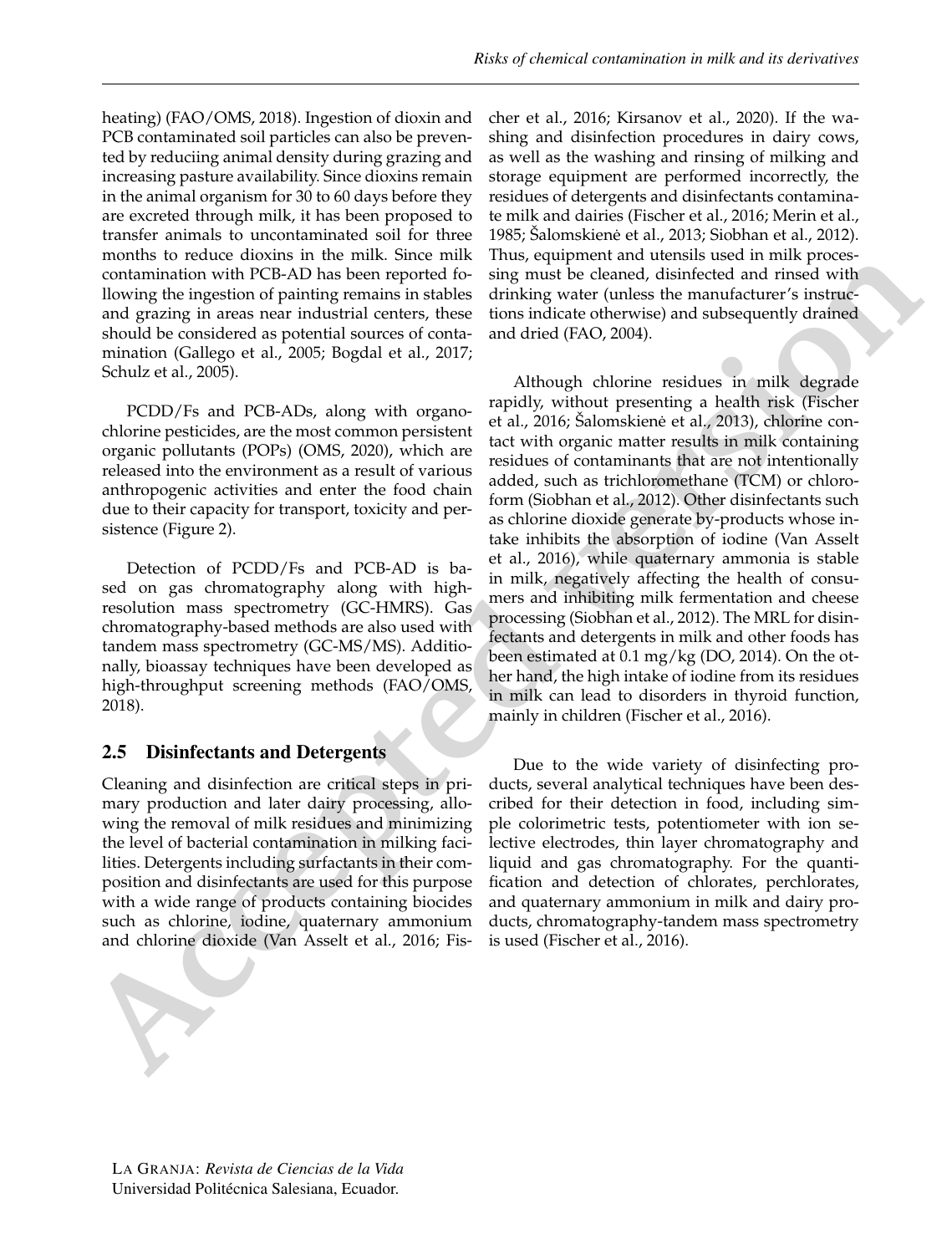

Figure 2. Entry of Persistent Organic Pollutants (POPs) into the food chain

# 3 Conclusions

Milk is a source of nutrients for a significant number of the population. However, anthropogenic activities aimed at improving animal productivity and dairy processing cause a risk of chemical contamination of these products. Due to the ubiquity of these pollutants and their effects after their chronic intake through milk and dairy products, maximum residual limits have been established for most of these compounds, and it is necessary to prevent, or at least minimize, and monitor the concentration of chemical contaminants in dairy products, using appropriate screening techniques and contributing to the food security of the population.

## References

- <span id="page-9-2"></span>AECOSAN (2015). Alfatoxinas. Agencia Española de Consumo, Seguridad Alimentaria y Nutrición. Online: https://bit.ly/342IthQ.
- <span id="page-9-8"></span>AECOSAN (2018). Contaminantes orgánicos persistentes (pops) y otros contaminantes (melamina, bisfenoles). Technical report, Agencia Española de Consumo, Seguridad Alimentaria y Nutrición. Online:https://bit.ly/33VLswx.
- <span id="page-9-3"></span>Akbar, N., Nasir, M., Naeem, N., Ahmad, M., Iqbal, S., Rashid, A., Imran, M., Aslam, T., Atif, M., and Salehi, B. (2019). Occurrence and seasonal variations of aflatoxin m1 in milk from pun-

jab, pakistan. *Toxins*, 11(10):574. Online: https: [//bit.ly/3I1GgWl.](https://bit.ly/3I1GgWl)

- <span id="page-9-0"></span>Akhtar, S. and Ahad, K. (2017). Pesticides residue in milk and milk products: Mini review. *Pakistan Journal of Analytical y Environmental Chemistry*, 18(1):37–45. Online: https://bit.ly/3tkzgja.
- <span id="page-9-7"></span>Al-Julaifi, M., Bazalou, M., Ibrahim, A., and Ghamry, S. (2015). Quantitative determination of organophosphorus compounds in hard cheese using gas chromatography coupled with ion traptandam spectrometry. *Egyptian Journal of Chemistry and Environmental Health*, 1(1):113–133. Online: [https://bit.ly/3cN7EJj.](https://bit.ly/3cN7EJj)
- <span id="page-9-4"></span>Albright, J., Tuckey, S., and Woods, G. (1961). Antibiotics in milk-a review. *Journal of Dairy Science*, 44(5):779–807. Online: [https://bit.ly/3KeZoCb.](https://bit.ly/3KeZoCb)
- <span id="page-9-5"></span>Avcı, B. and Filazi, A. (2020). The effects of heat applications on macrocyclic lactone-structured antiparasitic drug residues in cows' milk. *Food Additives y Contaminants: Part A*, 37(7):1145–1155. Online: [https://bit.ly/3tok3NV.](https://bit.ly/3tok3NV)
- <span id="page-9-1"></span>Ayar, A., Sert, D., and Çon, A. (2007). A study on the occurrence of aflatoxin in raw milk due to feeds. *Journal of food safety*, 27(2):199–207. Online: [https://bit.ly/3ndw451.](https://bit.ly/3ndw451)
- <span id="page-9-6"></span>Bedi, J., Gill, J., Kaur, P., and Aulakh, R. (2018). Pesticide residues in milk and their relationship with pesticide contamination of feedstuffs supplied to dairy cattle in punjab (india). *Journal*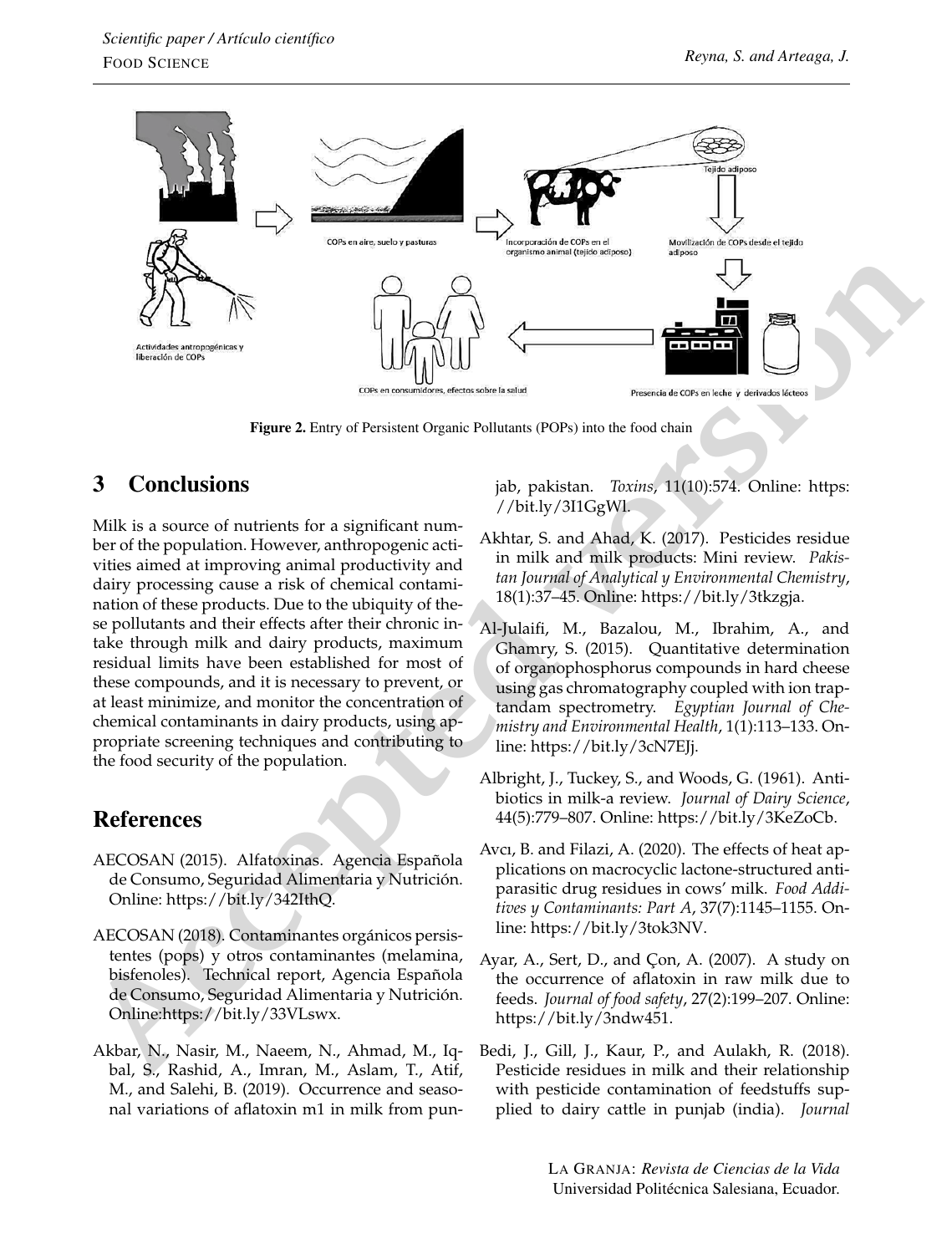[https://bit.ly/33qvWrC.](https://bit.ly/33qvWrC)

- <span id="page-10-10"></span>Bogdal, C., Zuüst, S., Schmid, P., Gyalpo, T., Zeberli, A., Hungerbuhler, K., and Zennegg, M. (2017). Dynamic transgenerational fate of polychlorinated biphenyls and dioxins/furans in lactating cows and their offspring. *Environmental science y technology*, 51(18):10536–10545. Online: [https://bit.ly/3zSWlun.](https://bit.ly/3zSWlun)
- <span id="page-10-6"></span><span id="page-10-3"></span>Cerqueira, M., Souza, F., Cunha, A., Picinin, L., Leite, M., Penna, C., Souza, M., and Fonseca, L. (2014). Detection of antimicrobial and anthelmintic residues in bulk tank milk from four different mesoregions of minas gerais state-brazil. *Arquivo Brasileiro de Medicina Veterinária e Zootecnia*, 66(2):621–625. Online: [https://bit.ly/3GjHfk7.](https://bit.ly/3GjHfk7)
- <span id="page-10-11"></span><span id="page-10-4"></span>CFIA (2019). Dioxins and dioxin-like compounds in selected foods, ca. Technical report, Canadian Food Inspection Agency. Online: [https://bit.ly/](https://bit.ly/2S3yKSJ) [2S3yKSJ.](https://bit.ly/2S3yKSJ)
- <span id="page-10-12"></span><span id="page-10-0"></span>Dimitrieska, E., Stojanovska, B., Ilievska, G., Uzunov, R., Stojković, G., Hajrulai, Z., and Jankuloski, D. (2016). Assessment of aflatoxin contamination in raw milk and feed in macedonia during 2013. *Food control*, 59:201–206. Online: https: //bit.ly/33bAaUn.
- <span id="page-10-9"></span>DO (2011). Reglamento (ue) no. 1259/2011 de la comisión por el que se modifica el reglamento (ce) no 1881/2006 en lo relativo a los contenidos máximos de dioxinas, pcb similares a las dioxinas y pcb no similares a las dioxinas en los productos alimenticios. ref: Ue. l 320/18. Online: https://bit.ly/335ogIK.
- <span id="page-10-14"></span><span id="page-10-7"></span><span id="page-10-2"></span>DO (2014). Reglamento (ue) no 1119/2014 de la comisión que modifica el anexo iii del reglamento (ce) no 396/2005 del parlamento europeo y del consejo en lo relativo a los límites máximos de residuos de cloruro de benzalconio y cloruro de didecildimetilamonio en determinados productos. ref: L 304/43. Online: https://bit.ly/335ogIK.
- <span id="page-10-5"></span><span id="page-10-1"></span>Duarte, S., Almeida, A., Teixeira, A., Pereira, A., Falcão, A., Pena, A., and Lino, C. (2013). Aflatoxin m1 in marketed milk in portugal: Assessment of human and animal exposure. *Food Control*, 30(2):411–417. Online: [https://bit.ly/3GmNpzN.](https://bit.ly/3GmNpzN)

- <span id="page-10-13"></span><span id="page-10-8"></span>*of Animal and Feed Sciences*, 27(1):18–25. Online: Enb, A., Abou, M., Abd, N., Abou, A., and El, M. (2009). Chemical composition of raw milk and heavy metals behavior during processing of milk products. *Global Veterinaria*, 3(3):268–275. Online: [https://bit.ly/33sxdOR.](https://bit.ly/33sxdOR)
	- FAO (2004). Code of hygienic practice for milk and milk products cac/rcp 57. Technical report, Organización de las Naciones Unidas para la Alimentación y la Agricultura. Online: https://bit. [ly/3cCYqz4.](https://bit.ly/3cCYqz4)
	- FAO/OMS (2008). Límites máximos de residuos (lmr) y recomendaciones sobre la gestión de riesgos (rgr) para residuos de medicamentos veterinarios en los alimentos. roma: It. comisión del codex alimentarius, ref: Cx/mrl 2-2018. Technical report, Organización de las Naciones Unidas para la Alimentación y la Agricultura / Organización Mundial de la Salud. Online: https://n9.cl/ [8uwl3.](https://n9.cl/8uwl3)
	- FAO/OMS (2013). Food standards programme. codex alimentarius commission procedural manual. twenty-first edition. Technical report, Organización de las Naciones Unidas para la Alimentación y la Agricultura / Organización Mundial de la Salud. Online: https://bit.ly/337zzQM.
- **Acc[e](https://bit.ly/335ogIK)[s](https://n9.cl/8uwl3)** Base an[d](https://bit.ly/33bAaUn) the scatteri[n](https://bit.ly/3cCYqz4)g Engine Solution (application de la Nicolas Base and Allie (application de la Nicolas Base and Allie Cappelins Muslim (application specific de la Nicolas Base and Allie Cappelin (b). Solutio FAO/OMS (2018). Código de prácticas para prevenir y reducir la contaminación en los alimentos y piensos por dioxinas y bifenilos policlorados (bpc) análogos a las dioxinas, 2018. Technical report, Organización de las Naciones Unidas para la Alimentación y la Agricultura / Organización Mundial de la Salud. Online: [https:](https://bit.ly/3i87I7n) [//bit.ly/3i87I7n.](https://bit.ly/3i87I7n) Comisión del Codex Alimentarius, ref: CXC 62-2006.
	- Fernández, D., Mancipe, L., and Fernández, D. (2010). Intoxicación por organofosforados. *Revista Med*, 18(1):84–92. Online: [https://bit.ly/](https://bit.ly/3tob67g) 3tob67g.
	- Fink, J. (2008). Mycotoxins in cattle feeds and carryover to dairy milk: A review. *Food Additives and Contaminants*, 25(2):172–180. Online: [https://bit.](https://bit.ly/3fgaXL5) [ly/3fgaXL5.](https://bit.ly/3fgaXL5)
	- Fischer, W., Schilter, B., Tritscher, A., and Stadler, R. (2016). Contaminants of milk and dairy products: contamination resulting from farm and dairy practices. *Encyclopedia of Dairy Sciences*, 2:887–97. Online: [https://bit.ly/3tOdkgm.](https://bit.ly/3tOdkgm)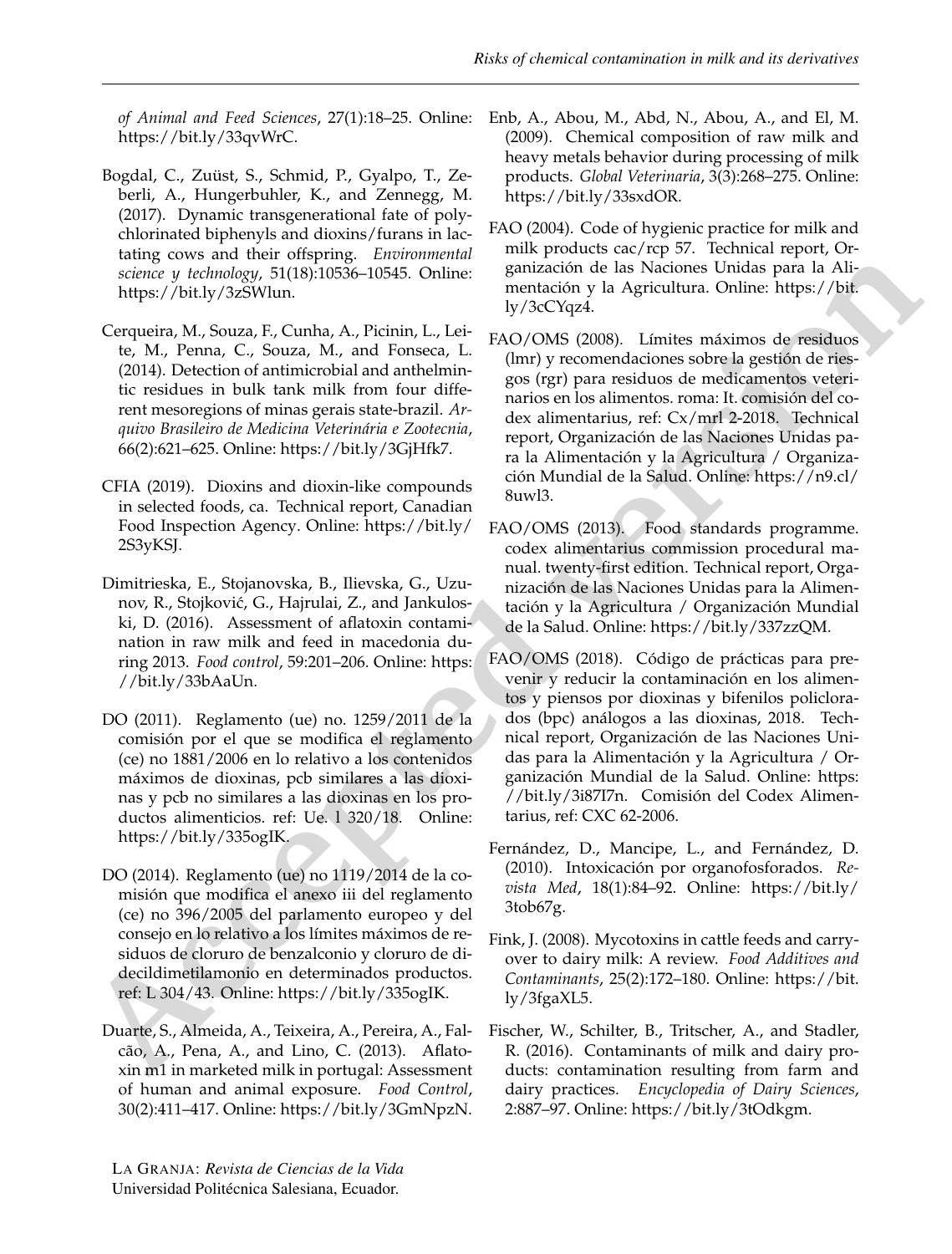- <span id="page-11-16"></span>Gallego, M., Roy, T., Hermoso, M., Hernández, D., Soler, R., and Pérez, M. (2005). Las dioxinas en la producción animal: situación actual. *Producción animal*, 20(212):60–72. Online: [https://bit.ly/](https://bit.ly/3GnBP7P) [3GnBP7P.](https://bit.ly/3GnBP7P)
- <span id="page-11-14"></span>Harlia, E., Rahmah, K., and Suryanto, D. (2018). Food safety of milk and dairy product of dairy cattle from heavy metal contamination. In *IOP conference series: earth and environmental science*, volume 102, page 012050. Online: [https://bit.ly/](https://bit.ly/3treiz1) [3treiz1.](https://bit.ly/3treiz1)
- <span id="page-11-4"></span>IARC (2002). *Some traditional herbal medicines, some mycotoxins, naphthalene and styrene*, volume 82. International Agency for Research on Cancer. Lyon: FR.
- <span id="page-11-11"></span>Ishaq, Z. and Nawaz, M. (2018). Analysis of contaminated milk with organochlorine pesticide residues using gas chromatography. *International Journal of Food Properties*, 21(1):879–891. Online: [https://bit.ly/3fo30Di.](https://bit.ly/3fo30Di)
- <span id="page-11-3"></span>Ismail, A., Riaz, M., Akhtar, S., Goodwill, J., and Sun, J. (2019). Heavy metals in milk: global prevalence and health risk assessment. *Toxin Reviews*, 38(1):1–12. Online: https://bit.ly/3tlq2TH.
- <span id="page-11-13"></span>Jan, A.and Azam, M., Siddiqui, K., Ali, A., Choi, I., and Haq, Q. (2015). Heavy metals and human health: mechanistic insight into toxicity and counter defense system of antioxidants. *International journal of molecular sciences*, 16(12):29592– 29630. Online: https://bit.ly/3nnyXQJ.
- <span id="page-11-0"></span>Kalyankar, S., Khedar, C., Pail, A., and Deosarkar, S. (2016). *The Encyclopedia of Food and Health*, volume 3, chapter Milk: sources and composition, pages 741–747. Oxford: Academic Press.
- <span id="page-11-17"></span>Kirsanov, V., Yu, V., Maslov, M., Zaikin, W., and Erzamaev, M. (2020). Influence of devices for cleaning the milk pipes of the milking units on the ecology of milk production. In *IOP conference series: earth and environmental science*, volume 422, page 012075. Online: https://bit.ly/3tl5dHU.
- <span id="page-11-9"></span><span id="page-11-7"></span>Kurjogi, M., Issa, Y., Alghamdi, S., Abdelrahman, M., Satapute, P., and Jogaiah, S. (2019). Detection and determination of stability of the antibiotic residues in cow's milk. *PloS one*, 14(10):e0223475. Online: [https://bit.ly/3qm3HDH.](https://bit.ly/3qm3HDH)
- <span id="page-11-12"></span>Mahmoudi, R., Kazeminia, M., Kaboudari, A., Pir, S., and Pakbin, B. (2017). A review of the importance, detection and controlling of heavy metal in milk and dairy products. *Malaysian Journal of Science*, 36(1):1–16. Online: [https://bit.ly/](https://bit.ly/3FosSd5) [3FosSd5.](https://bit.ly/3FosSd5)
- <span id="page-11-5"></span>Marchese, S., Polo, A., Ariano, A., Velotto, S., Costantini, S., and Severino, L. (2018). Aflatoxin b1 and m1: Biological properties and their involvement in cancer development. *Toxins*, 10(6):214. Online: https://bit.ly/33rxAta.
- <span id="page-11-18"></span>Merin, U., Rosenthal, I., Bernstein, S., and Popel, G. (1985). The effect of residues of detergents and detergents-sanitizers on the performance of antibiotic test and the organoleptic quality of milk. *Le Lait*, 65(649-650):163–167. Online: https://bit.ly/ [3zQNf1o.](https://bit.ly/3zQNf1o)
- <span id="page-11-8"></span>Navrátilová, P. (2008). Screening methods used for the detection of veterinary drug residues in raw cow milk–a review. *Czech J Food Sci*, 26(6):393– 401. Online: https://bit.ly/33tbPt8.
- <span id="page-11-6"></span>Neagu, D., Perrino, S., Micheli, L., Palleschi, G., and Moscone, D. (2009). Aflatoxin m1 determination and stability study in milk samples using a screen-printed 96-well electrochemical microplate. *International Dairy Journal*, 19(12):753–758. Online: [https://n9.cl/wnny0.](https://n9.cl/wnny0)
- <span id="page-11-15"></span><span id="page-11-10"></span><span id="page-11-2"></span><span id="page-11-1"></span>Nguyen, T. and Flint, S.and Palmer, J. (2020). Control of aflatoxin m1 in milk by novel methods: A review. *Food chemistry*, 311:1–370. Online: [https:](https://bit.ly/3A6SLND) [//bit.ly/3A6SLND.](https://bit.ly/3A6SLND)
- [c](https://bit.ly/3tl5dHU)alle from heavy metal contribution. In (ii)<sup>8</sup> tantiful, S, and Secretion, L, (2013). Adiabach blanch and the street in the street in the street in the street in the street in the street in the street in the street in the Nurdin, E., Putra, D., and Amelia, T. (2013). Analysis of heavy metal lead (pb) levels with aas in cow's milk by giving cumin (cuminum cyminum l.), white turmeric (curcuma zedoaria rosc.) and mango turmeric (curcuma mangga val.). *Pakistan journal of biological sciences: PJBS*, 16(21):1373– 1377. Online: [https://bit.ly/3I5Xzpf.](https://bit.ly/3I5Xzpf)
	- OMS (2018). Aflatoxins. Technical report, Organización Mundial de la Salud. Online: [https://n9.](https://n9.cl/l4q2d) cl/l4q2d.
	- OMS (2020). Persistent organic pollutants (pops), international programme on chemical safety, food safety. Online: [https://bit.ly/2GjBskf0.](https://bit.ly/2GjBskf0)
	- Padol, A., Malapure, C., Domple, V., and Kamdi, B. (2015). Occurrence, public health implications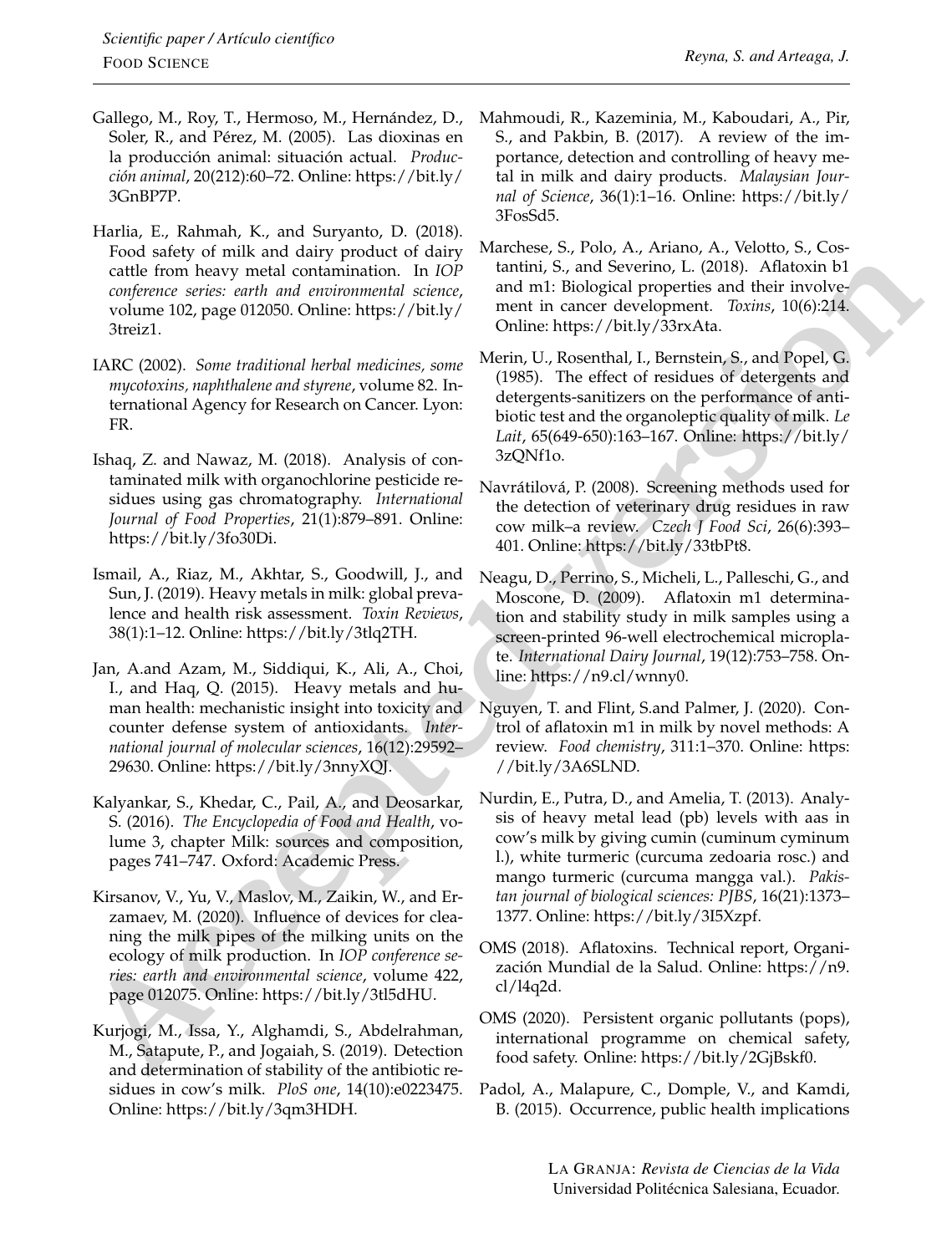and detection of antibacterial drug residues in cow milk. *Environment y We an International Journal of Science and Technology*, 10(2015):7–28. Online: [https://bit.ly/3fiQzsv.](https://bit.ly/3fiQzsv)

- <span id="page-12-12"></span>Pagliuca, G., Serraino, A., Gazzotti, T., Zironi, E., Borsari, A., and Rosmini, R. (2006). Organophosphorus pesticides residues in italian raw milk. *Journal of dairy research*, 73(3):340–344. Online: [https://bit.ly/3nljnoG.](https://bit.ly/3nljnoG)
- <span id="page-12-9"></span>Pérez-Cogollo, L., Rodríguez-Vivas, R., Basto-Estrella, G. d. S., Reyes-Novelo, E., Martínez-Morales, I., Ojeda-Chi, M. M., and Favila, M. (2018). Toxicidad y efectos adversos de las lactonas macrocíclicas sobre los escarabajos estercoleros: una revisión. *Revista mexicana de biodiversidad*, 89(4):1293–1314. Online: [https://n9.cl/2mht9.](https://n9.cl/2mht9)
- <span id="page-12-14"></span>Piskorska-Pliszczynska, J., Maszewski, S., Mikolajczyk, S., Pajurek, M., Strucinski, P., and Olszowy, M. (2017). Elimination of dioxins in milk by dairy cows after the long-term intake of contaminated sugar beet pellets. *Food Additives y Contaminants: Part A*, 34(5):842–852. Online: [https:](https://bit.ly/3fkcY8W) [//bit.ly/3fkcY8W.](https://bit.ly/3fkcY8W)
- <span id="page-12-2"></span>Priyanka, P., Sheoran, M., and Ganguly, S. (2017). Antibiotic residues in milk-a serious public health hazard. *Journal of Environment and Life Sciences*, 2(4):99–102. Online: https://bit.ly/30juPpf.
- <span id="page-12-0"></span>RAE (2019). Leche, asociación de academias de la lengua española. Online: https://bit.ly/ 30eJHW600.
- <span id="page-12-4"></span>Rahimirad, A., Maalekinejad, H., Ostadi, A., Yeganeh, S., and Fahimi, S. (2014). Aflatoxin m1 concentration in various dairy products: evidence for biologically reduced amount of afm1 in yoghurt. *Iranian journal of public health*, 43(8):1139 Online: https://bit.ly/3fhpupE.
- <span id="page-12-7"></span><span id="page-12-6"></span><span id="page-12-1"></span>Romero-González, R., Frenich, A., and Vidal, J. (2014). Veterinary drugs residues: anthelmintics. *Encyclopedia of Food Safety*, 3:45–54. Online: https: //bit.ly/3fAt1jf.
- <span id="page-12-10"></span><span id="page-12-3"></span>Rusu, L., Harja, M., Suteu, D., Dabija, A., and Favier, L. (2016). Pesticide residues contamination of milk and dairy products. a case study: Bacau district area, romania. *Journal of Environmental Protection and Ecology*, 17:1229–1241. Online: [https://bit.ly/3cBgTfc.](https://bit.ly/3cBgTfc)
- <span id="page-12-5"></span>Sachi, S., Ferdous, J., Sikder, M., and Hussani, S. (2019). Antibiotic residues in milk: Past, present, and future. *Journal of advanced veterinary and animal research*, 6(3):315–332. Online: [https://bit.ly/](https://bit.ly/3zWaN4J) [3zWaN4J.](https://bit.ly/3zWaN4J)
- <span id="page-12-11"></span>Salas, J., González, M., Noa, M., Pérez, N., Díaz, G., Gutiérrez, R., Zazueta, H., and Osuna, I. (2003). Organophosphorus pesticide residues in mexican commercial pasteurized milk. *Journal of agricultural and food chemistry*, 51(15):4468–4471. Online: [https://n9.cl/e42wj.](https://n9.cl/e42wj)
- <span id="page-12-15"></span>Šalomskienė, J., Mačionienė, I., Žvirdauskienė, R., and Jonkuviene, D. (2013). Impact of the residues of detergents and disinfectants used in dairy farms on the results of inhibitor tests for raw milk. *Advances in Bioscience and Biotechnology*, 4(2):266– 272. Online: https://bit.ly/3KkT4ZV.
- <span id="page-12-16"></span><span id="page-12-13"></span><span id="page-12-8"></span>Santos, P., Cruz, J. d., Santos, J. d., Mottin, V., Teixeira, M. R., and Souza, J. (2019). Ivermectin and albendazole withdrawal period in goat milk. *Revista Brasileira de Saúde e Produção Animal*, 20:1–12. Online: https://bit.ly/3ts0lAS.
- **Example 1** (**b** in[te](https://bit.ly/30eJHW600)rproper spectral at the spectral of the spectral contents of the spectral at the spectral points of the spectral at the spectral at the spectral points of the spectral at the spectral points of the spe Schulz, A., Wiesmüller, T., Appuhn, H., Stehr, D., Severin, K., Landmann, D., and Kamphues, J. (2005). Dioxin concentration in milk and tissues of cows and sheep related to feed and soil contamination. *Journal of Animal Physiology and Animal Nutrition*, 89(3-6):72–78. Online: [https://bit.](https://bit.ly/339edFF) [ly/339edFF.](https://bit.ly/339edFF)
	- Siobhan, R., David, G., Kieran, J., and Ambrose, F.and Bernadette, O. (2012). Evaluation of trichloromethane formation from chlorine-based cleaning and disinfection agents in cow's milk. *International journal of dairy technology*, 65(4):498–502. Online: [https://bit.ly/3I00v6K.](https://bit.ly/3I00v6K)
	- STATISTA (2020). Global cow milk production 2015 to 2019. STATISTA. Online: [https://bit.ly/](https://bit.ly/344SlYf00) [344SlYf00.](https://bit.ly/344SlYf00)
	- Tsiboukis, D., Sazakli, E., Jelastopulu, E., and Leotsinidis, M. (2013). Anthelmintics residues in raw milk. assessing intake by a children population. *Polish journal of veterinary sciences*, 16(1):85–91. Online: [https://bit.ly/339Yq6G.](https://bit.ly/339Yq6G)
	- Urbán, G., Pérez, J., Martínez, F., Salas, J., Díaz, G., Ramírez, M., Castro, G., Vega, S., Gutiérrez, R., and Escobar, A. (2009). Niveles de aflatoxina m1